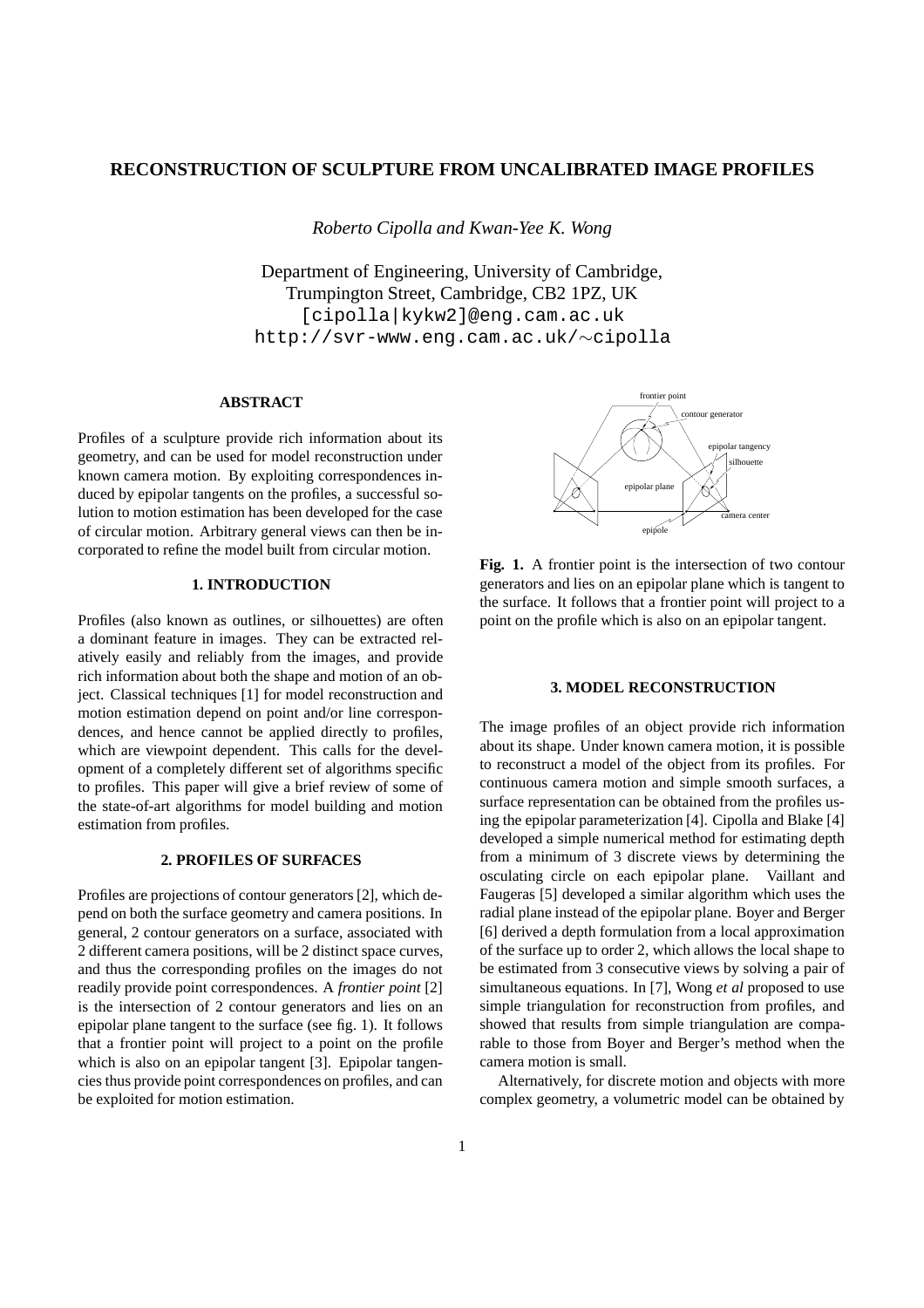an octree carving algorithm [8]. This technique is chosen in Section 4 for illustrating the results of reconstruction using the motion estimated from profiles, and thus is described in more details here. Initially, the octree consists of a single cube in space which encloses the model to be reconstructed. The cube is projected onto each images and classified as either (a) completely outside 1 or more profiles, (b) completely inside all the profiles, or (c) ambiguous. If the cube is classified as type (c), it is subdivided into 8 sub-cubes (hence the name octree) each of which is again projected onto the images and classified. This process is repeated until a preset maximum level (resolution) is reached. Cubes classified as type (a) are thrown away, leaving type (b) and (c) cubes which constitute the volumetric model of the object. Surface triangles, if needed, can be extracted from type (c) cubes using a marching cubes algorithm [9]. The octree carving technique is summarized in algorithm 1, and an octree carving software can be downloaded free at: *http://svr-www.eng.cam.ac.uk/research/vision*.

| <b>Algorithm 1</b> Octree Carving from Profiles     |
|-----------------------------------------------------|
| initialize a cube that enclose the model;           |
| while max level not reached do                      |
| <b>for</b> each cube in the current level <b>do</b> |
| project the cube onto each image;                   |
| classify the cube as either:                        |
| (a) completely outside 1 or more profiles,          |
| (b) completely inside all the profiles, or          |
| (c) ambiguous;                                      |
| if the cube is classified as type (c) then          |
| subdivide the cube into 8 sub-cubes;                |
| add the sub-cubes to the next level;                |
| end if                                              |
| end for                                             |
| increase the level count;                           |
| end while                                           |

It is worth noting that both the surface and volumetric models, estimated only from the profiles of the object, correspond to the visual hull of the object with respect to the set of camera positions. Concavities cannot be recovered as they never appear as part of the profiles. In order to "carve" away the concavities, methods like space carving [10, 11] should be used instead.

#### **4. MOTION ESTIMATION**

A practical algorithm for motion estimation from profiles, in the case of complete circular motion, was introduced in [12]. In [13], the profiles from (incomplete) circular motion were exploited for the registration of any arbitrary general view, and a complete system for model acquisition from uncalibrated profiles under both circular and general motion was developed. A summary of the techniques reported in [12, 13] is given below.

The 3 main image features in circular motion, namely the image of the rotation axis  $\mathbf{l}_s$ , the horizon  $\mathbf{l}_h$  and a special vanishing point  $v_x$  (see [12] for details), are fixed throughout the sequence and satisfy

$$
\mathbf{v}_x \cdot \mathbf{l}_h = 0, and \qquad (1)
$$

$$
\mathbf{v}_x = \mathbf{K} \mathbf{K}^{\mathrm{T}} \mathbf{l}_s, \tag{2}
$$

where **K** is the  $3 \times 3$  camera calibration matrix. The fundamental matrix can be parameterized explicitly in terms of these features [14, 12], and is given by

$$
\mathbf{F} = [\mathbf{v}_x]_{\times} + \kappa \tan \frac{\theta}{2} (\mathbf{l}_s \mathbf{l}_h^{\mathrm{T}} + \mathbf{l}_h \mathbf{l}_s^{\mathrm{T}}), \tag{3}
$$

where  $\theta$  is the angle of rotation, and  $\kappa$  is a constant which can be determined from the camera intrinsic parameters. A sequence of  $N$  images taken under circular motion, with known camera intrinsic parameters, can hence be described by  $N + 2$  motion parameters. By using the 2 outer epipolar tangents [13], the N images will provide  $2N$  (or 2 when  $N = 2$ ) independent constraints on these parameters, and a solution will be possible when  $N \geq 3$ .

The circular motion will generate a *web of contour generators* around the object, which can be exploited for registering any new arbitrary general view. Given an arbitrary general view, the associated contour generator will intersect with this web and form frontier points. If the camera intrinsic parameters are known, the 6 motion parameters of the new view can be fixed if there are 6 or more frontier points on the associated contour generator. This corresponds to having a minimum of 3 views under circular motion, each providing 2 outer epipolar tangents to the profile in the new general view (see fig. 2).



**Fig. 2.** Three views from circular motion provide 6 outer epipolar tangents to the profile in the new general view for estimating its pose.

The motion estimation proceeds as an optimization which minimizes the reprojection errors of epipolar tangents. For view i and view j, a fundamental matrix  $\mathbf{F}_{ij}$ is formed from the current estimate of the motion parameters, and the epipoles  $e_{ij}$  and  $e_{ji}$  are obtained from the right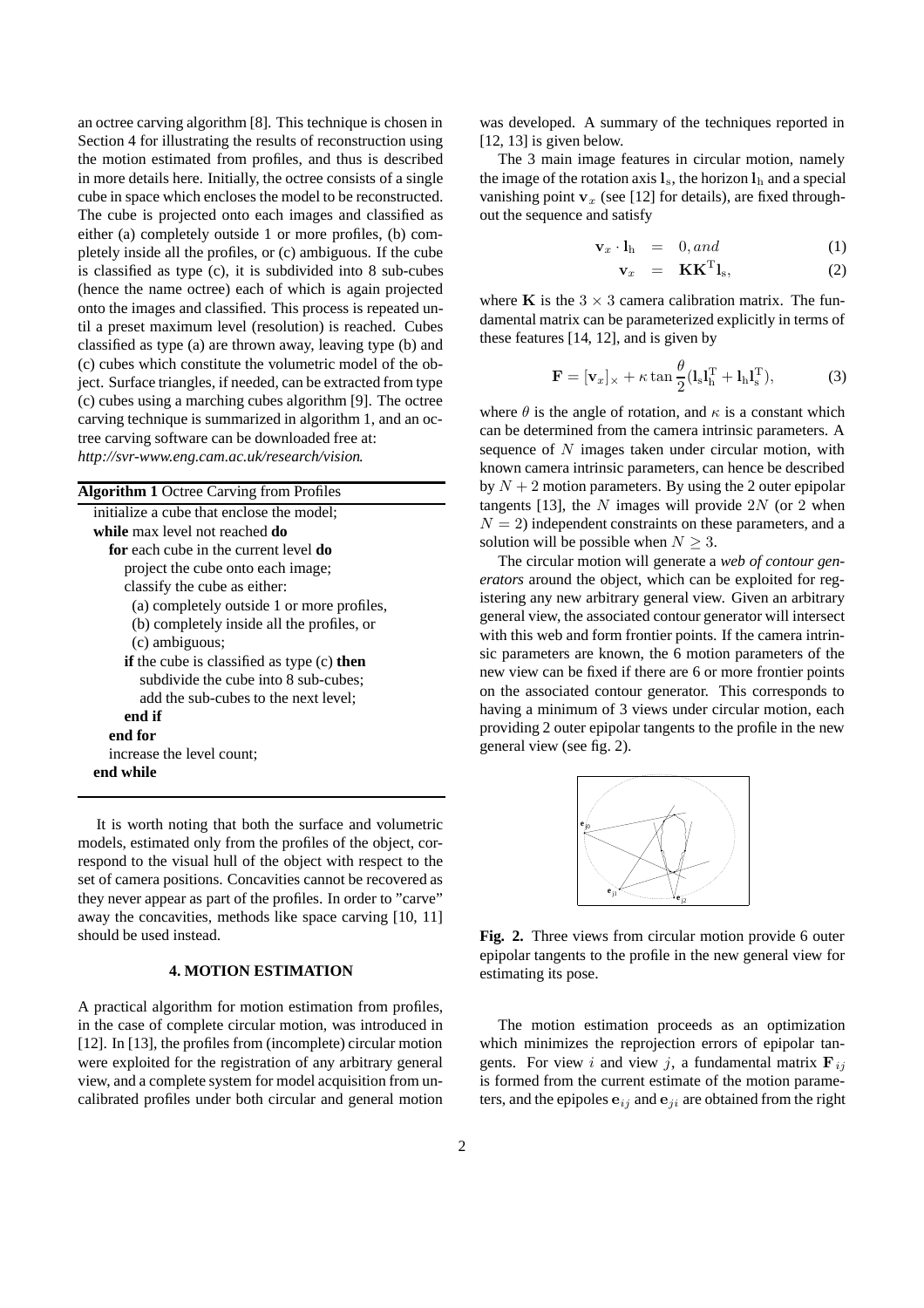and left nullspaces of  $\mathbf{F}_{ij}$ . The outer epipolar tangent points  $\mathbf{t}_{ij0}$ ,  $\mathbf{t}_{ij1}$  and  $\mathbf{t}_{ji0}$ ,  $\mathbf{t}_{ji1}$  are located in view i and j respectively (see fig. 3). The reprojection errors are then given by the geometric distances between the epipolar tangent points and their epipolar lines,

$$
d_{ijk} = \frac{\mathbf{t}_{jik}^{\mathrm{T}} \mathbf{F}_{ij} \mathbf{t}_{ijk}}{\sqrt{(\mathbf{F}_{ij}^{\mathrm{T}} \mathbf{t}_{jik})_1^2 + (\mathbf{F}_{ij}^{\mathrm{T}} \mathbf{t}_{jik})_2^2}},
$$
(4)

$$
d_{jik} = \frac{\mathbf{t}_{jik}^{\mathrm{T}} \mathbf{F}_{ij} \mathbf{t}_{ijk}}{\sqrt{(\mathbf{F}_{ij} \mathbf{t}_{ijk})_1^2 + (\mathbf{F}_{ij} \mathbf{t}_{ijk})_2^2}}.
$$
 (5)



**Fig. 3.** The motion parameters can be estimated by minimizing the reprojection errors of epipolar tangents, which are given by the geometric distances between the epipolar tangent points and their epipolar lines.

For a sequence of N images taken under circular motion, the image of the rotation axis and the horizon are initialized approximately, and the angles are arbitrarily initialized. The cost function is given by

$$
C_{cm}(\mathbf{x}) = \frac{1}{4} \sum_{i=1}^{N} \sum_{j=i+1}^{min(i+3,N)} \sum_{k=1}^{2} d_{ijk}(\mathbf{x})^2 + d_{jik}(\mathbf{x})^2, \tag{6}
$$

where **x** consists of the  $N + 2$  motion parameters.

For arbitrary general motion, the 6 motion parameters can be initialized by roughly aligning the projection of the 3D model built from the estimated circular motion with the image. The cost function of general motion for view  $j$  is given by

$$
C_j(\mathbf{x}') = \sqrt{\frac{\sum_{i=1}^N f_{ij} \sum_{k=1}^2 d_{ijk}(\mathbf{x}')^2 + d_{jik}(\mathbf{x}')^2}{4 \sum_{i=1}^N f_{ij}}}, \quad (7)
$$

where  $x'$  consists of the 6 motion parameters.  $f_{ij}$  is 0 if the baseline formed with view  $i$  passes through the object, otherwise it is 1.

The motion estimation procedure is summarized in algorithm 2. Fig. 5 and fig. 6 show some examples of reconstruction from the motion estimated using profiles (see fig. 4 for the image sequences used).



**Fig. 4.** Top: 4 images from an uncalibrated sequence of a haniwa. Bottom: 4 images from an uncalibrated sequence of a human head.



**Fig. 5.** Different views of the model reconstructed from the haniwa sequence using the motion estimated from the profiles.



**Fig. 6.** Different views of the mode reconstructed from the head sequence using the motion estimated from the profiles.